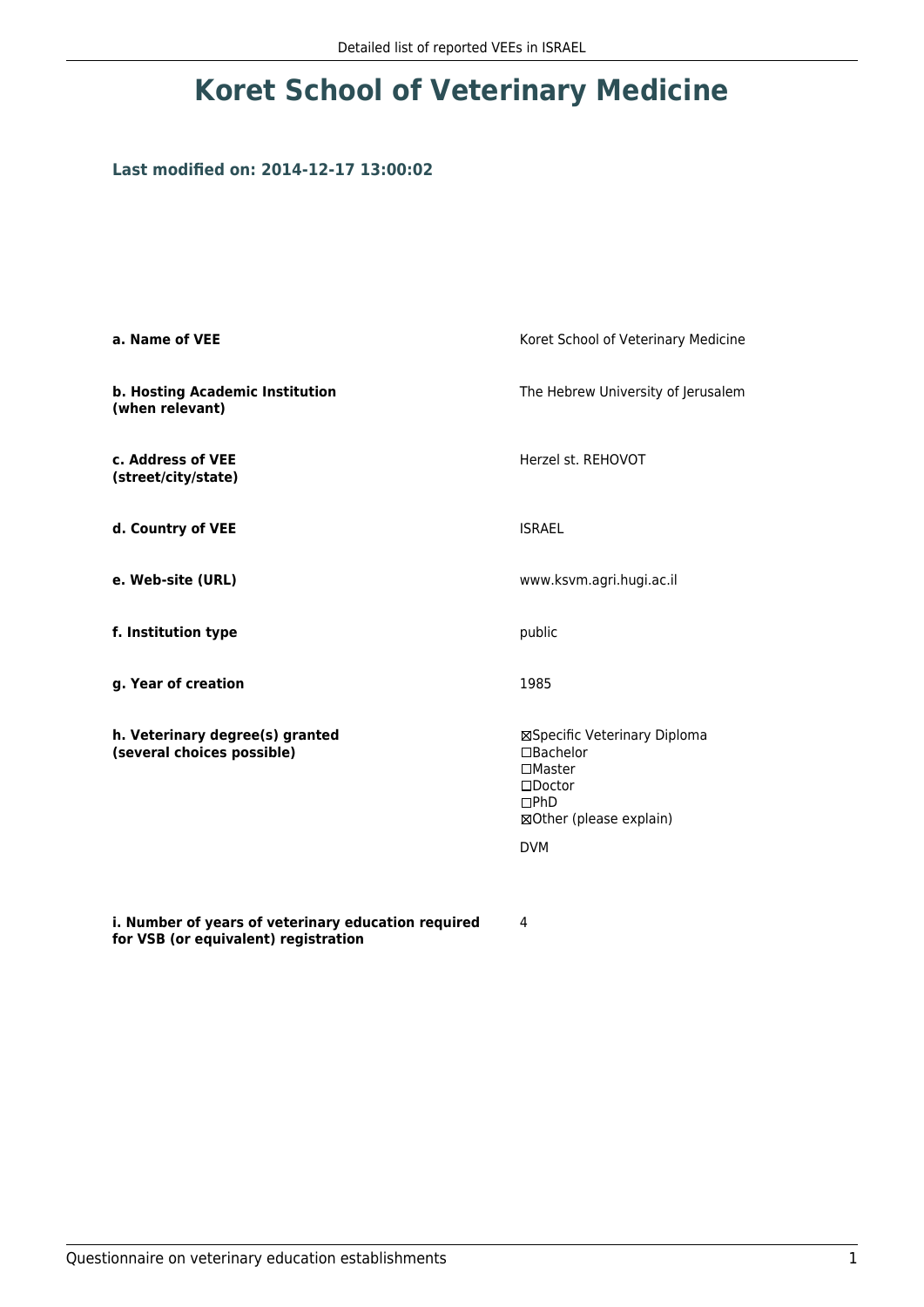## **j. Average number of veterinary students per class within the establishment**

|                                                                                                   | 1st Year                                                                                                                                                              | 51-100                                         |
|---------------------------------------------------------------------------------------------------|-----------------------------------------------------------------------------------------------------------------------------------------------------------------------|------------------------------------------------|
|                                                                                                   | 2d Year                                                                                                                                                               | 51-100                                         |
|                                                                                                   | 3d Year                                                                                                                                                               | 51-100                                         |
|                                                                                                   | 4th Year                                                                                                                                                              | 51-100                                         |
|                                                                                                   | <b>5th Year</b>                                                                                                                                                       |                                                |
|                                                                                                   | 6th Year                                                                                                                                                              |                                                |
|                                                                                                   | 7th Year                                                                                                                                                              |                                                |
| k. Average number of veterinary graduates per year<br>from the establishment                      | $0 - 50$                                                                                                                                                              |                                                |
| I. Minimum education required for admission to the<br>establishment<br>(several choices possible) | □High School University Entrance<br>Qualification<br>□Pre-Veterinary Science Diploma<br>⊠Pre-Veterinary Science Degree<br>□Other specific VEE entrance qualifications |                                                |
| m. Is there a selection procedure at<br>(several choices possible)                                | □National level<br>□State level<br>⊠Establishment level                                                                                                               |                                                |
| n. National accreditation/certification/approval                                                  | Yes                                                                                                                                                                   |                                                |
|                                                                                                   | <b>Accrediting agency:</b>                                                                                                                                            |                                                |
|                                                                                                   | <b>Name of the Agency</b>                                                                                                                                             | Council of<br>Higher<br>Education of<br>Israel |
|                                                                                                   | <b>Address of the</b><br><b>Agency</b>                                                                                                                                | 43 Zabotinsky<br>st Jerusalem<br>Israel        |
|                                                                                                   | <b>Country of the</b><br><b>Agency</b>                                                                                                                                | Israel                                         |
|                                                                                                   | Date granted (yyyy-<br>mm-dd)                                                                                                                                         | 1958-01-01                                     |
|                                                                                                   | <b>Period of validity</b><br>(years)                                                                                                                                  | 999                                            |
|                                                                                                   |                                                                                                                                                                       |                                                |

**o. Regional accreditation/certification/approval** No